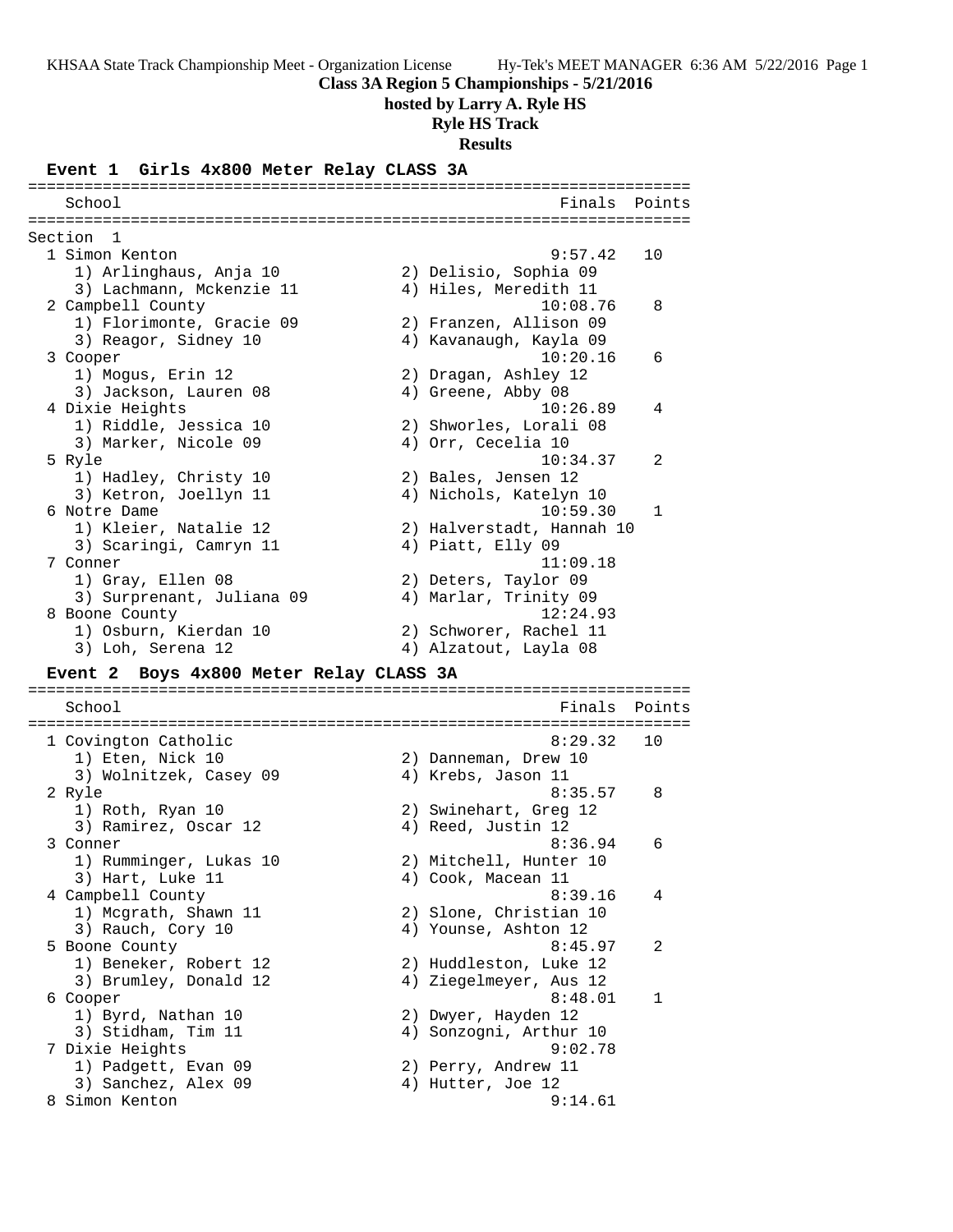### **Class 3A Region 5 Championships - 5/21/2016**

**hosted by Larry A. Ryle HS**

# **Ryle HS Track**

### **Results**

### **....Event 2 Boys 4x800 Meter Relay CLASS 3A**

| 1) Chaney, Ethan 10 | 2) Staley, Drake 09     |
|---------------------|-------------------------|
| 3) Young, Easten 09 | 4) Kitchen, Harrison 10 |
| 9 Grant County      | 9:57.15                 |
| 1) Alger, Jonas 09  | 2) Beavers, Cameron 11  |
| 3) Gouge, Derek 11  | 4) Brockman, Alex 09    |

### **Event 3 Girls 100 Meter Hurdles CLASS 3A**

| Name                                    | Year School              | Finals | Points         |
|-----------------------------------------|--------------------------|--------|----------------|
|                                         |                          |        |                |
| 1 Schumacher, Emme                      | 09 Campbell County 19.51 |        |                |
| 2 Wilson, Kaitlyn                       | 07 Grant County          | 20.70  |                |
| Section <sub>2</sub>                    |                          |        |                |
| 1 Riddle, Jessica                       | 10 Dixie Heights         | 18.32  |                |
| 2 Marland, Tara                         | 09 Ryle                  | 18.57  |                |
| 3 Arlinghaus, Libby                     | 09 Notre Dame            | 19.02  |                |
| 4 Gottschalk, Gillian                   | 11 Simon Kenton          | 19.22  |                |
| 5 Tranter, Kara                         | 12 Notre Dame            | 19.29  |                |
| 6 Lillard, Madison                      | 11 Cooper                | 20.27  |                |
| 7 Dinser, Makenna                       | 11 Conner                | 20.90  |                |
| Section 3                               |                          |        |                |
| 1 Cline, Rebecca                        | 11 Campbell County       | 15.74  | 10             |
| 2 Bloemer, Maddie                       | 11 Ryle                  | 16.42  | 8              |
| 3 Myfelt, Lauren                        | 10 Dixie Heights         | 17.28  | 6              |
| 4 Boelter, Rian                         | 12 Conner                | 17.61  | $\overline{4}$ |
| 5 Lundgreen, Alexis                     | 10 Simon Kenton          | 17.76  | $\overline{a}$ |
| 6 Sowers, Kiya                          | 11 Cooper                | 18.01  | $\mathbf{1}$   |
| 7 Byrne, Katrina                        | 10 Grant County          | 18.33  |                |
| 8 Lambert, Natalie                      | 12 Boone County          | 18.54  |                |
| Event 4 Boys 110 Meter Hurdles CLASS 3A |                          |        |                |
|                                         |                          |        |                |
| Name                                    | Year School              | Finals | Points         |
| Section 1                               |                          |        |                |
| 1 Lyle, Jeremy                          | 10 Conner                | 17.97  |                |
| 2 Hekking, Zachary                      | 09 Conner                | 18.00  |                |
| 3 Onishi, Kentaro                       | 11 Dixie Heights         | 18.60  |                |
| 4 Hetherington, Jack                    | 09 Grant County          | 19.15  |                |
| Section <sub>2</sub>                    |                          |        |                |
| 1 Froschauer, Matt                      | 12 Ryle                  | 14.82  | 10             |
| 2 Jacobs, Nick                          | 12 Covington Catholic    | 16.04  | 8              |
| 3 Selby, Justin                         | 10 Ryle                  | 16.09  | $\epsilon$     |
| 4 Blanchet, Flynn                       | 11 Simon Kenton          | 16.69  | $\overline{4}$ |
| 5 Hummel, Drew                          | 10 Covington Catholic    | 17.22  | $\overline{2}$ |
| 6 Nix, Caelan                           | 09 Grant County          | 17.54  | $\mathbf{1}$   |
| 7 Pfaller, Jake                         | 11 Dixie Heights         | 17.63  |                |
|                                         |                          |        |                |

8 Frazier, Kailan 11 Simon Kenton 18.24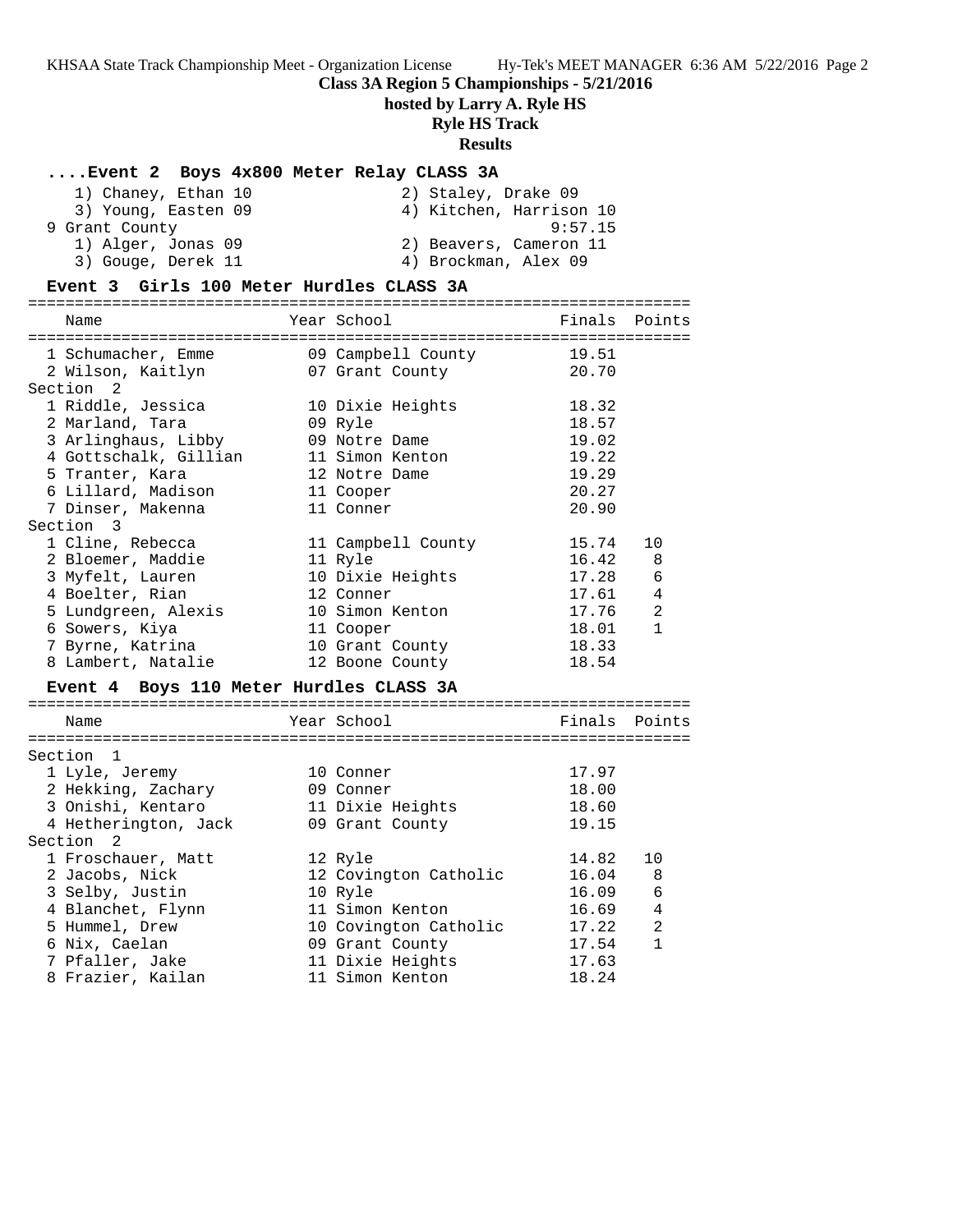**Class 3A Region 5 Championships - 5/21/2016**

**hosted by Larry A. Ryle HS**

### **Ryle HS Track**

**Results**

**Event 5 Girls 100 Meter Dash CLASS 3A** ======================================================================= Name The School Team School (Finals Points ======================================================================= Section 1 1 Rust, Ashley 11 Campbell County 14.91 2 Mullins, Kayla 11 Grant County 17.20 Section 2 1 Lawler, Grace 09 Notre Dame 13.81 1 2 Rousseau, Ivy 09 Boone County 13.91 3 Sholler, Alexa 09 Simon Kenton 14.18 4 Smith, Kendra 11 Cooper 14.24 5 Orth, Emily 12 Campbell County 14.25 6 Fausz, Randi 09 Simon Kenton 14.32 7 Alvarado, Alison 11 Dixie Heights 14.60 8 Watts, Corrina 10 Boone County 14.69 Section 3 1 Mcgregor, Juliet 109 Ryle 13.01 10 2 Patterson, Alexandra 11 Ryle 13.07 8 3 Watts, Lauryn 11 Conner 13.31 6 4 Henderson, Julia 12 Cooper 13.41 4 5 Hite, Casey 11 Conner 13.57 2 6 Smith, Tyler 10 Dixie Heights 13.92 7 Homer, Alecia 09 Grant County 14.15 8 Tate, Gabbe 6 14.17 **Event 6 Boys 100 Meter Dash CLASS 3A** ======================================================================= Year School **Finals** Points ======================================================================= Section 1 1 Perry, Dillon 09 Cooper 12.44 2 Watkins, Jaylen 10 Conner 12.72 Section 2 1 Ensminger, Tristan 12 Grant County 11.90 1 2 Kersey, Brandon 10 Campbell County 12.02 3 Hampton, Dylan 11 Simon Kenton 12.06 4 Best, Anthony 11 Covington Catholic 12.18 12.1745 5 Oden, Russell 11 Conner 12.18 12.1805 6 Butler, Jordon 11 Simon Kenton 12.21 7 Spohn, Robert 12 Grant County 12.60 Section 3 1 Douglas, Rondell 11 Boone County 11.49 10 2 Stacy, Austin 12 Dixie Heights 11.61 8 3 Barrett, Cameron 11 Dixie Heights 11.64 6 4 Tuemler, Jordan 11 Covington Catholic 11.77 4 5 Cahill, Corstin 11 Boone County 11.88 2 6 Jackson, Tyson 12 Cooper 11.98 7 Bateman, Mitchel 12 Ryle 11.99 8 Cusick, Elijah 08 Ryle 12.57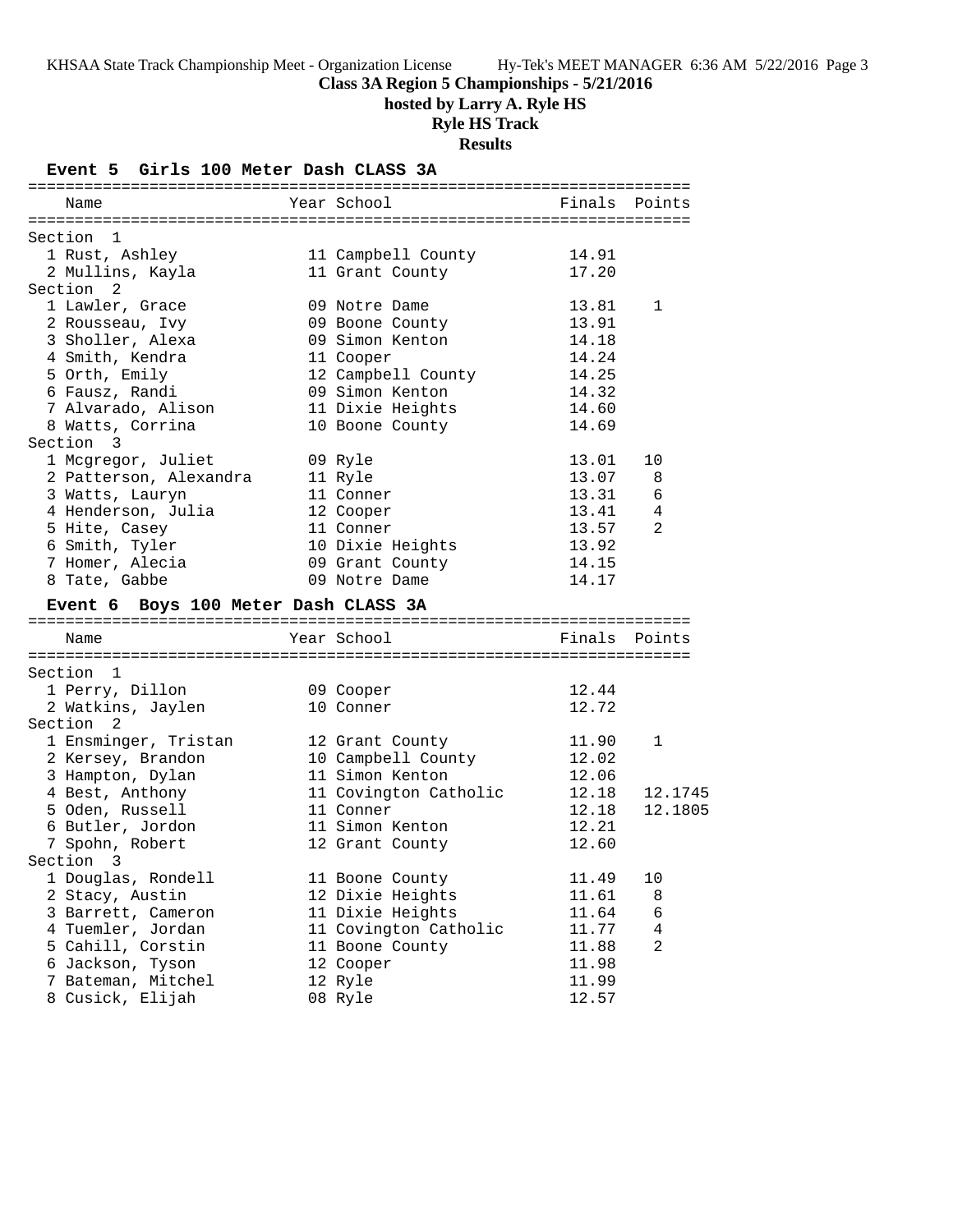**Class 3A Region 5 Championships - 5/21/2016**

**hosted by Larry A. Ryle HS**

**Ryle HS Track**

**Results**

#### **Event 7 Girls 4x200 Meter Relay CLASS 3A**

======================================================================= School **Finals Points** ======================================================================= Section 1<br>1 Boone County 1 Boone County 2:01.73 1) Inlow, Samantha 11 2) Smith, Raeann 09 3) Watts, Corrina 10 (4) Rousseau, Ivy 09 Section 2 1 Conner 1:50.06 10 1) Goldsberry, Lindsey 10 2) Hite, Casey 11 3) Watts, Lauryn 11 4) Panella, Olivia 12 2 Ryle 1:51.11 8 1) Miller, Cameron 11 2) Shane, Samantha 12 3) Smith, Briana 08 4) Williams, Kaitlyn 12 3 Campbell County 1:53.26 6 1) Carrigan, Devan 09 2) Orth, Emily 12 3) Donoghue, Kaitlyn 12 4) Lauer, Sophia 09 4 Simon Kenton 1:53.86 4 1) Moreland, Alyssa 10 2) Mc Clurg, Sydney 11 3) Fausz, Randi 09 (4) Finnell, Maddy 11 5 Dixie Heights 1:54.01 2 1) Alvarado, Alison 11 2) Noel, Angelia 08 3) Smith, Tyler 10 4) Caple, Gabrielle 10 6 Cooper 1:57.38 1 1) McGowan, Kayleigh 09 2) Greene, Katie 11 3) Walton, Zoe 08 4) Campbell, Isabel 11 7 Notre Dame 2:00.15 1) Lawler, Lauren 11 2) Schuh, Katie 09 3) Lawler, Grace 09 (4) Tate, Gabbe 09 8 Grant County 2:01.32 1) Wilson, Kaitlyn 07 2) Dearing, Summer 10 3) Homer, Alecia 09 4) Homer, Annie 11 **Event 8 Boys 4x200 Meter Relay CLASS 3A** ======================================================================= School Finals Points ======================================================================= Section 1 1 Grant County 1:52.00 1) Ensminger, Tristan 12 2) Spohn, Robert 12 3) Johnson, Ashton 10  $\hskip10mm$  4) Whalen, Norman 11 Section 2 1 Cooper 1:31.26 10 1) Brown, Byron 10 2) Jackson, Tyson 12 3) Jackson, Jaden 11 (4) Watson, Caleb 12 2 Ryle 1:31.80 8 1) Froschauer, Matt 12 2) Chisholm, Jake 10 3) Pilyer, Easton 10 4) Bateman, Mitchel 12 3 Boone County 1:33.17 6 1) Cahill, Corstin 11 2) Shutt, Joel 12 3) Steffen, Zach 12 4) Douglas, Rondell 11 4 Covington Catholic 1:34.55 4 1) Tuemler, Jordan 11 2) Summe, Luke 09 3) Furnish, Connor 09 4) Kuykendall, Andy 11 5 Campbell County 1:36.29 2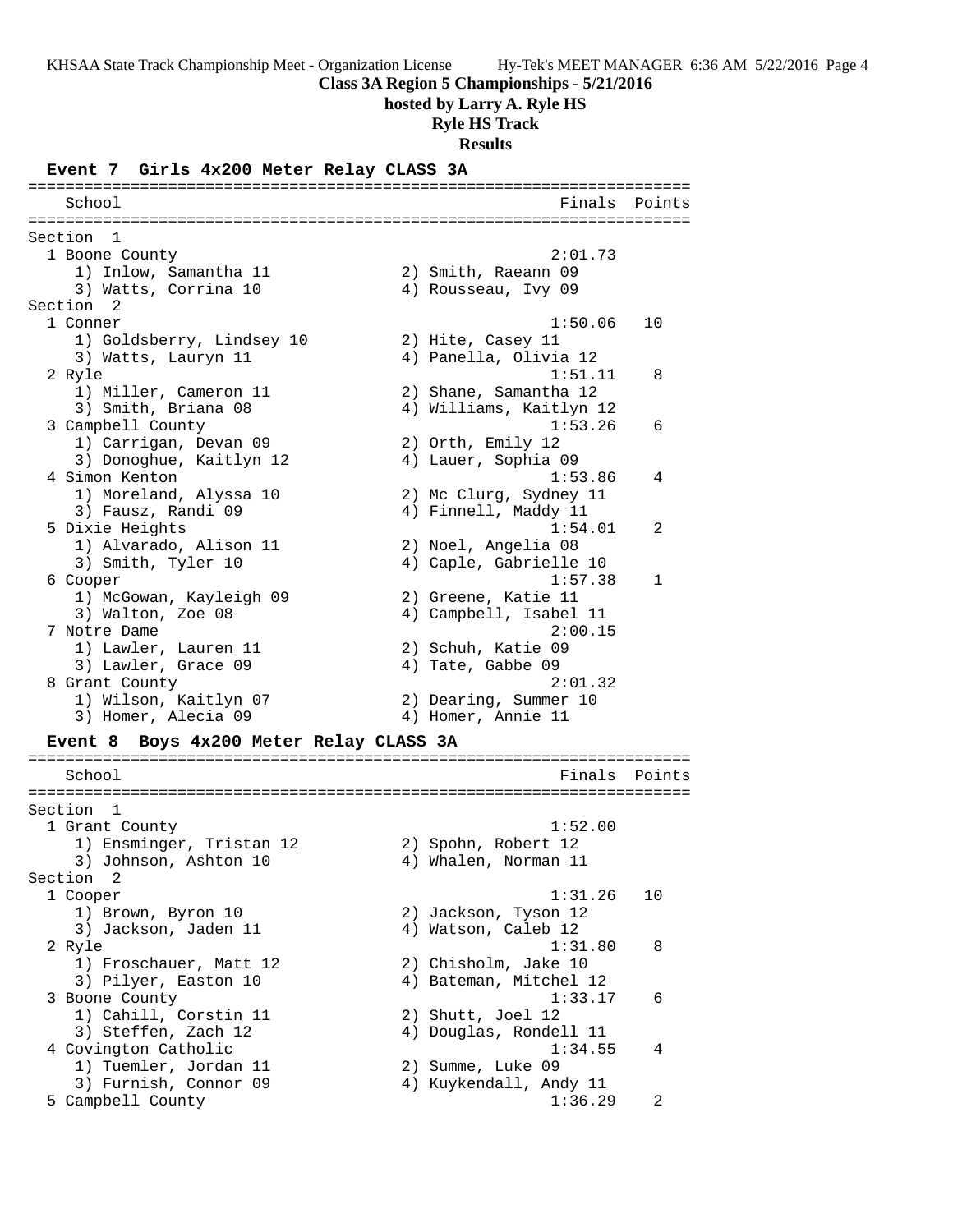KHSAA State Track Championship Meet - Organization License Hy-Tek's MEET MANAGER 6:36 AM 5/22/2016 Page 5 **Class 3A Region 5 Championships - 5/21/2016 hosted by Larry A. Ryle HS Ryle HS Track Results ....Event 8 Boys 4x200 Meter Relay CLASS 3A** 1) Weimer, Blake 10 2) Kersey, Brandon 10 3) Lacy, Camden 10 4) Froelicher, Gunner 12 6 Conner 1:36.61 1 1) Oden, Russell 11 2) Watkins, Jaylen 10 3) Warth, Luke 09 4) Bhoolai, Thomas 09 7 Simon Kenton 1:37.16 1) Hampton, Dylan 11 2) Butler, Jordon 11 3) Price, Collin 09 (4) Carter, Ty 10 -- Dixie Heights FS 1) Faeth, Gunther 12 2) Pfaller, Jake 11 3) Torres, Jose 11 (4) Sears, Dylan 08 **Event 9 Girls 1600 Meter Run CLASS 3A** ======================================================================= Name Year School Finals Points ======================================================================= Section 1 1 Florimonte, Gracie 09 Campbell County 5:22.66 10 2 Hiles, Meredith 11 Simon Kenton 5:24.33 8 3 Lachmann, Mckenzie 11 Simon Kenton 5:31.57 6 4 Reagor, Sidney 10 Campbell County 5:37.13 4 5 Stovik, Manon 10 Notre Dame 5:56.70 2 6 Webster, Jenna 07 Grant County 5:58.48 1 7 Shworles, Lorali 08 Dixie Heights 6:03.35 8 Williams, Kate 09 Notre Dame 6:04.05 9 Nichols, Katelyn 10 Ryle 6:10.49 10 Gray, Ellen 08 Conner 6:17.04 11 Anderson, Heidi 11 Ryle 6:17.94 12 Barker, Hailey 10 Dixie Heights 6:25.47 13 Surprenant, Juliana 09 Conner 6:39.69 14 Alzatout, Layla 08 Boone County 6:42.21 **Event 10 Boys 1600 Meter Run CLASS 3A** ======================================================================= Name The Year School The Finals Points ======================================================================= 1 Reed, Justin 12 Ryle 4:39.23 10 2 Mastin, Kyle 10 Simon Kenton 4:40.33 8 3 Ramirez, Oscar 12 Ryle 4:42.44 6 4 Dwyer, Hayden 12 Cooper 4:45.52 4 5 Franxman, Logan 11 Covington Catholic 4:46.18 2 6 Danneman, Drew 10 Covington Catholic 4:46.57 1 7 Byrd, Nathan 10 Cooper 4:47.39 8 Slone, Christian 10 Campbell County 4:53.98 9 Beavers, Jemison 09 Grant County 4:54.71 10 Sanchez, Alex 09 Dixie Heights 5:00.39

 11 Kerzee, Hunter 08 Simon Kenton 5:02.92 12 Johnson, Alex 10 Campbell County 5:03.96 13 Spratt, Benjamin 09 Grant County 5:08.50 14 Mitchell, Hunter 10 Conner 5:10.22 15 Curry, Andrew 11 Boone County 5:18.89 16 Cernetisch, Owen 08 Boone County 5:29.47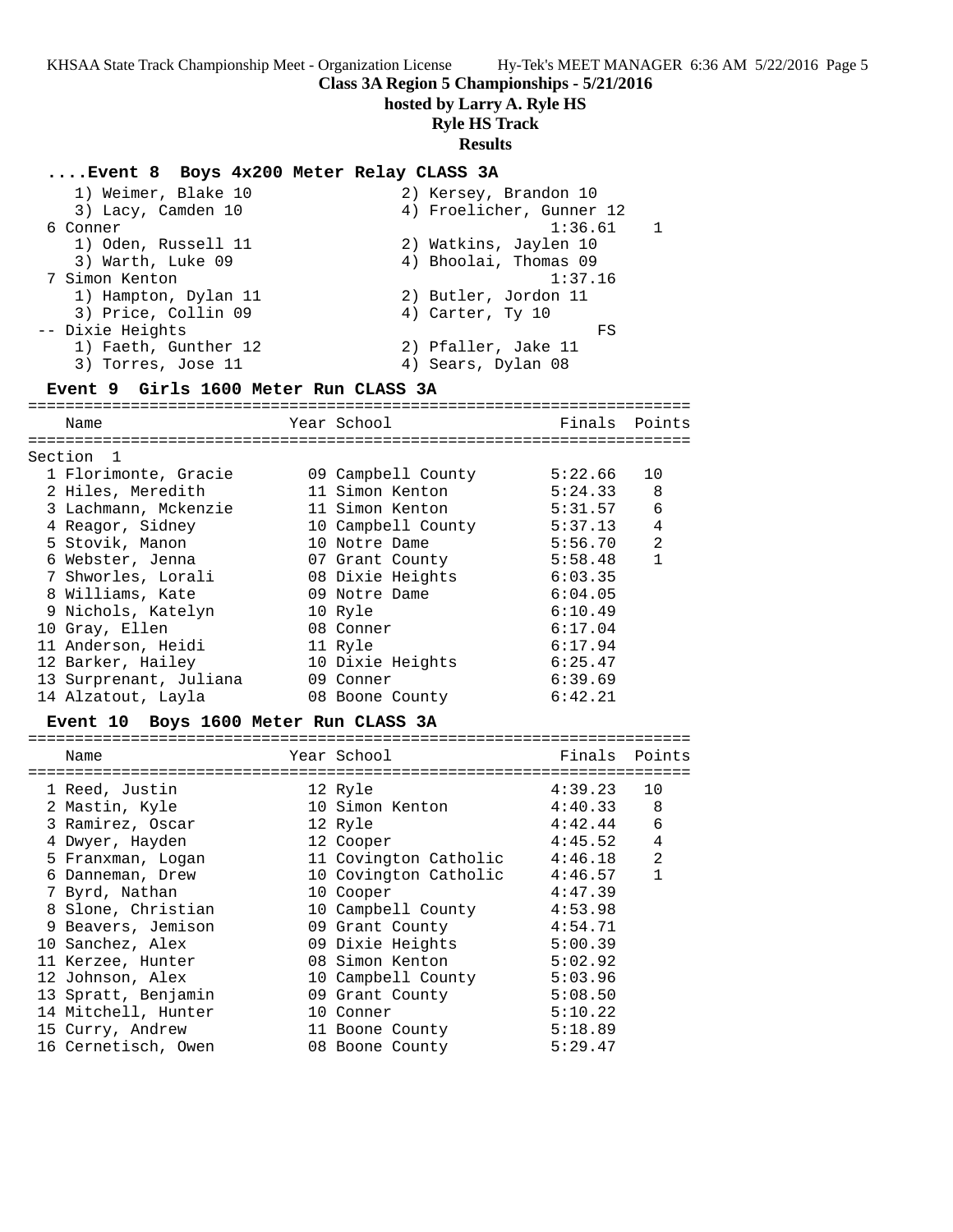**Class 3A Region 5 Championships - 5/21/2016**

**hosted by Larry A. Ryle HS**

### **Ryle HS Track**

**Results**

#### **Event 11 Girls 4x100 Meter Relay CLASS 3A**

======================================================================= School **Finals** Points ======================================================================= 1 Grant County 59.93 1) Homer, Alecia 09 2) Homer, Annie 11 3) Wilson, Kaitlyn 07 4) Mullins, Kayla 11 Section 2 1 Ryle 51.39 10 1) Shane, Samantha 12 2) Mcgregor, Juliet 09 3) Miller, Cameron 11 4) Rooney, Dominique 10 2 Conner 51.87 8 1) Goldsberry, Lindsey 10 2) Hite, Casey 11 3) Watts, Lauryn 11 4) Panella, Olivia 12 3 Notre Dame 53.60 6 1) Halverstadt, Hannah 10 2) Skubak, Andrea 09 3) Miller, Hanna 09 (4) Lawler, Grace 09 4 Cooper 54.10 4 1) McGowan, Kayleigh 09 2) Campbell, Isabel 11 3) Canterna, Renee 11 (4) Amith, Kendra 11 5 Simon Kenton 54.47 2 1) Sholler, Alexa 09 2) Fausz, Randi 09 3) Finnell, Maddy 11 4) Mc Clurg, Sydney 11 6 Dixie Heights 54.64 1 1) High, Sydney 11 2) Cook, Hannah 11 3) Smith, Tyler 10 4) Easterling, Makenzie 11 7 Boone County 55.49 1) Inlow, Samantha 11 2) Mckever, Damiari 10 3) Watts, Corrina 10 (4) Rousseau, Ivy 09 8 Campbell County 55.63 1) Orth, Emily 12 2) Donoghue, Kaitlyn 12 3) Rust, Ashley 11 (4) Lauer, Sophia 09 **Event 12 Boys 4x100 Meter Relay CLASS 3A** ======================================================================= School **Finals Points** ======================================================================= 1 Dixie Heights 43.93 10 1) Barrett, Cameron 11 2) Faeth, Gunther 12 3) Stacy, Austin 12 (4) Torres, Jose 11 2 Boone County 44.04 8 1) Cahill, Corstin 11 2) Shutt, Joel 12 3) Steffen, Zach 12 4) Douglas, Rondell 11 3 Ryle 44.06 6 1) Chisholm, Jake 10 2) Selby, Justin 10 3) Pilyer, Easton 10 4) Bateman, Mitchel 12 44.6160 4 Cooper 44.6160 1) Brown, Byron 10 2) Cordell-Armstrong, Torrey 12 3) Jackson, Tyson 12 4) Jackson, Jaden 11 5 Covington Catholic 44.62 2 44.6180 1) Jacobs, Nick 12 2) Tuemler, Jordan 11 3) Furnish, Connor 09 4) Best, Anthony 11 6 Simon Kenton 45.13 1 1) Book, Jacob 11 2) Hampton, Dylan 11 3) Butler, Jordon 11 4) Dean-brown, Jack 12 7 Campbell County 46.58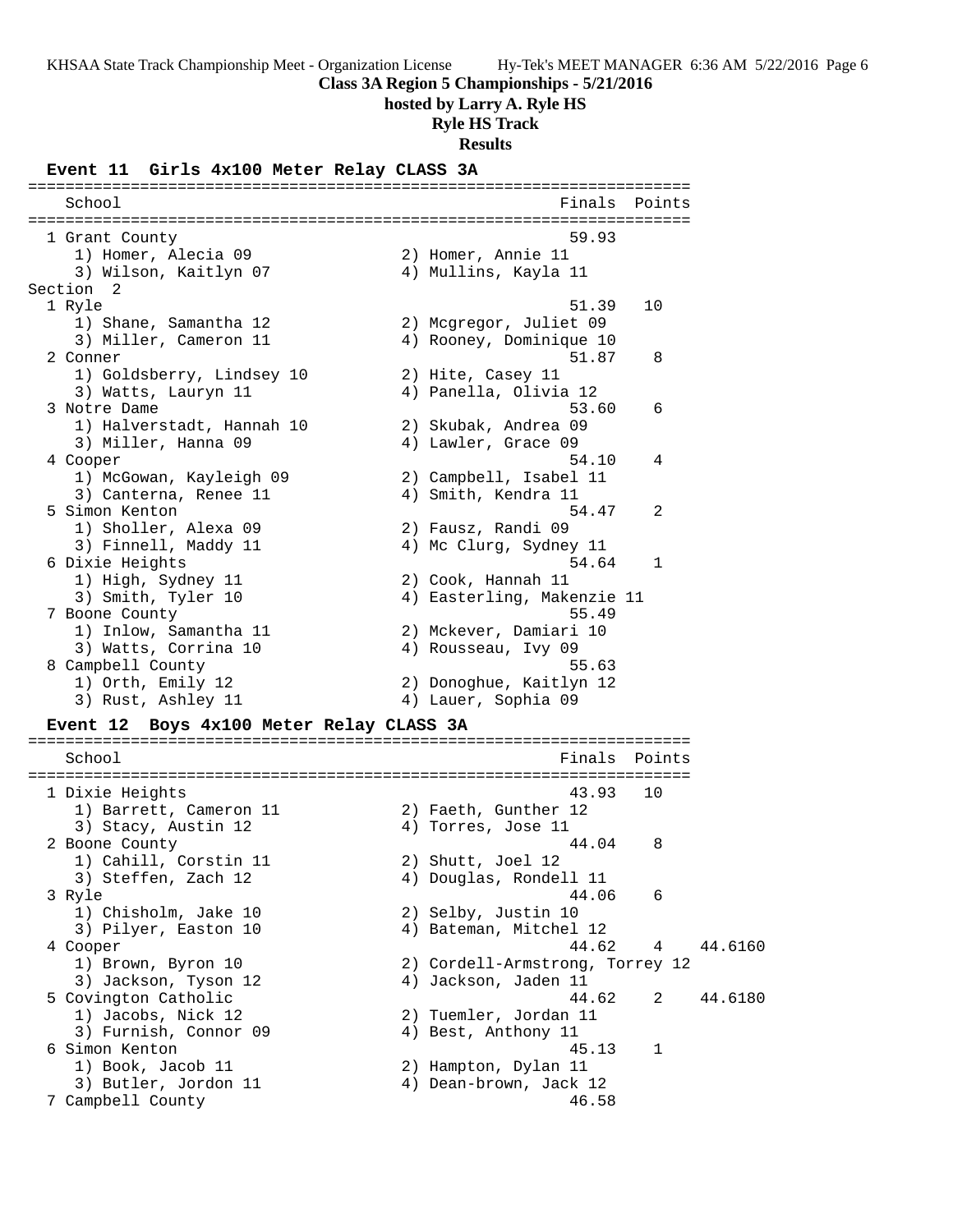KHSAA State Track Championship Meet - Organization License Hy-Tek's MEET MANAGER 6:36 AM 5/22/2016 Page 7 **Class 3A Region 5 Championships - 5/21/2016 hosted by Larry A. Ryle HS Ryle HS Track Results ....Event 12 Boys 4x100 Meter Relay CLASS 3A** 1) Weimer, Blake 10 2) Lacy, Camden 10 3) Kersey, Brandon 10 4) Froelicher, Gunner 12 8 Conner 47.96 1) Hekking, Zachary 09 2) Webster, Christian 09 3) Hull, Christian 10  $\hskip1cm$  4) Morgan, Travis 11 **Event 13 Girls 400 Meter Dash CLASS 3A** ======================================================================= Name The Year School Team Points Points ======================================================================= 1 Smith, Briana 08 Ryle 1:03.18 4 2 Wessel, Mackenzie 10 Dixie Heights 1:07.24 3 Dearing, Summer 10 Grant County 1:08.64 4 Kingerski, Mackenzie 09 Notre Dame 1:09.12 5 Roberts, Lauren 09 Grant County 1:12.75 6 Smith, Raeann 09 Boone County 1:14.89 Section 3 1 Henderson, Julia 12 Cooper 58.14 10 2 Patterson, Alexandra 11 Ryle 58.71 8 3 Nageleisen, Erika 10 Notre Dame 1:01.83 6 4 Kavanaugh, Kayla 09 Campbell County 1:03.56 2 5 Arlinghaus, Anja 10 Simon Kenton 1:05.61 1 6 McGrath, Anjali 07 Cooper 1:05.91 7 Carrigan, Devan 09 Campbell County 1:05.96 8 Orr, Cecelia 10 Dixie Heights 1:06.89 **Event 14 Boys 400 Meter Dash CLASS 3A** ======================================================================= Name Year School Finals Points ======================================================================= Section 1 1 Vroljik, Jacob 11 Grant County 59.65 2 Lee Wai, Hao 10 Grant County 1:02.86 Section 2 1 Seibert, Patrick 10 Covington Catholic 52.96 4 52.9569 2 Brown, Brandon 12 Dixie Heights 54.03 3 Brown, Nick 08 Dixie Heights 55.76 4 Carter, Ty 10 Simon Kenton 55.85 5 Rauch, Cory 10 Campbell County 56.32 6 Warth, Luke 09 Conner 56.45 7 Tapp, Gunner 09 Simon Kenton 57.43 Section 3 1 Watson, Caleb 12 Cooper 50.24 10 2 Younse, Ashton 12 Campbell County 52.68 8 3 Chartrau, Trevor 12 Cooper 52.96 6 52.9528 4 Golden, Charles 10 Ryle 10 Ryle 53.15 2 5 Swinehart, Greg 12 Ryle 53.79 1 6 Bhoolai, Thomas 09 Conner 54.69 7 Kuykendall, Andy 11 Covington Catholic 54.76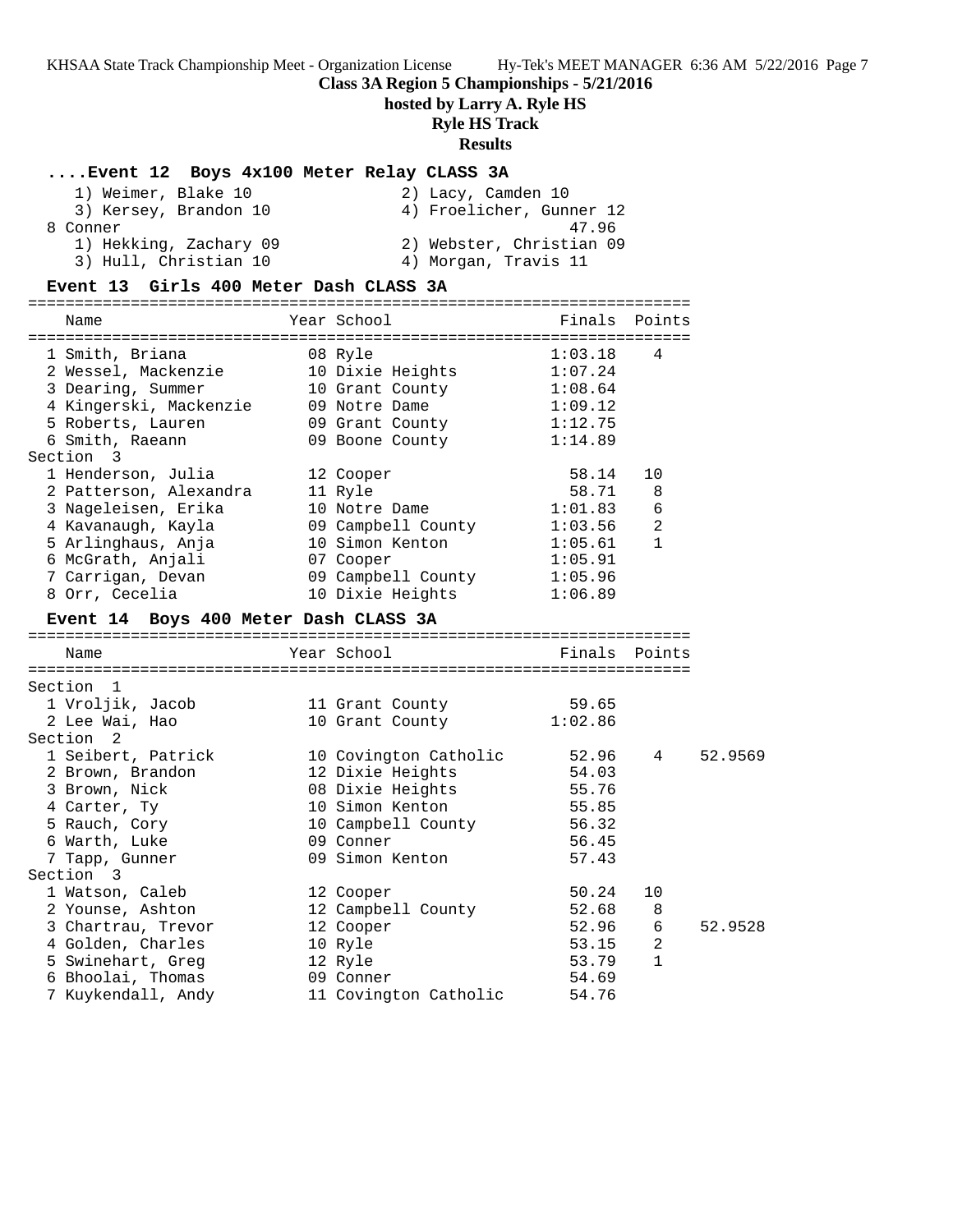# **Class 3A Region 5 Championships - 5/21/2016**

**hosted by Larry A. Ryle HS**

# **Ryle HS Track**

**Results**

### **Event 15 Girls 300 Meter Hurdles CLASS 3A**

| Name                                     | Year School           | Finals  | Points         |
|------------------------------------------|-----------------------|---------|----------------|
|                                          |                       |         |                |
| Section 2                                |                       |         |                |
| 1 Ziegler, Brooke                        | 09 Notre Dame         | 51.61   | 1              |
| 2 Lambert, Natalie                       | 12 Boone County       | 52.89   |                |
| 3 Warning, Meg                           | 10 Simon Kenton       | 53.10   |                |
| 4 Wells, Sydney                          | 09 Simon Kenton       | 53.14   |                |
| 5 McCauley, Madison                      | 09 Notre Dame         | 54.46   |                |
| 6 Mogus, Megan                           | 08 Cooper             | 57.66   |                |
| 7 Wilson, Kaitlyn                        | 07 Grant County       | 57.79   |                |
| 8 Lyle, Rachel                           | 10 Conner             | 1:00.92 |                |
| Section 3                                |                       |         |                |
| 1 Cline, Rebecca                         | 11 Campbell County    | 47.19   | 10             |
| 2 Bloemer, Maddie                        | 11 Ryle               | 48.50   | 8              |
| 3 Boelter, Rian                          | 12 Conner             | 50.01   | 6              |
| 4 Rust, Brittany                         | 11 Campbell County    | 50.23   | 4              |
| 5 Riddle, Jessica                        | 10 Dixie Heights      | 51.09   | 2              |
| 6 Myfelt, Lauren                         |                       | 52.46   |                |
|                                          | 10 Dixie Heights      |         |                |
| 7 Jackson, Lauren                        | 08 Cooper             | 53.61   |                |
| 8 Bales, Jensen                          | 12 Ryle               | 59.90   |                |
| Event 16 Boys 300 Meter Hurdles CLASS 3A |                       |         |                |
|                                          |                       |         |                |
| Name                                     | Year School           |         | Finals Points  |
|                                          |                       |         |                |
| Section 1                                |                       |         |                |
| 1 Blades, Damien                         | 11 Campbell County    | 44.20   |                |
| 2 Lyle, Jeremy                           | 10 Conner             | 45.15   |                |
| 3 Onishi, Kentaro                        | 11 Dixie Heights      | 45.82   |                |
| 4 Bull, Ethan                            | 09 Cooper             | 47.90   |                |
| 5 Rice, Nathan                           | 11 Boone County       | 49.22   |                |
| 6 Cochran, Cody                          | 08 Conner             | 49.59   |                |
| 7 Sutton, Seth                           | 09 Grant County       | 52.22   |                |
| Section <sub>2</sub>                     |                       |         |                |
| 1 Froschauer, Matt                       | 12 Ryle               | 39.86   | 10             |
| 2 Dean-brown, Jack                       | 12 Simon Kenton       | 40.59   | 8              |
| 3 Jacobs, Nick                           | 12 Covington Catholic | 41.94   | 6              |
| 4 Pfaller, Jake                          | 11 Dixie Heights      | 42.10   | 4              |
| 5 Sebree, Jacob                          |                       | 42.18   | $\overline{a}$ |
|                                          | 11 Cooper             |         | $\mathbf{1}$   |
| 6 Bayer, Tanner                          | 10 Covington Catholic | 42.88   |                |
| 7 Malkemus, Bailey                       | 09 Ryle               | 44.74   |                |
| 8 Blanchet, Flynn                        | 11 Simon Kenton       | 45.08   |                |
| Event 17 Girls 800 Meter Run CLASS 3A    |                       |         |                |
|                                          |                       |         |                |
| Name                                     | Year School           |         | Finals Points  |
|                                          |                       |         |                |
| Section<br>1                             |                       |         |                |
| 1 Patterson, Alexandra                   | 11 Ryle               | 2:21.18 | 10             |
| 2 Kavanaugh, Kayla                       | 09 Campbell County    | 2:24.33 | 8              |
| 3 Hiles, Meredith                        | 11 Simon Kenton       | 2:24.90 | 6              |
| 4 Piatt, Elly                            | 09 Notre Dame         | 2:26.69 | 4              |
| 5 Greene, Abby                           | 08 Cooper             | 2:31.89 | 2              |
| 6 Dukes, Michaela                        | 10 Simon Kenton       | 2:34.98 | 1              |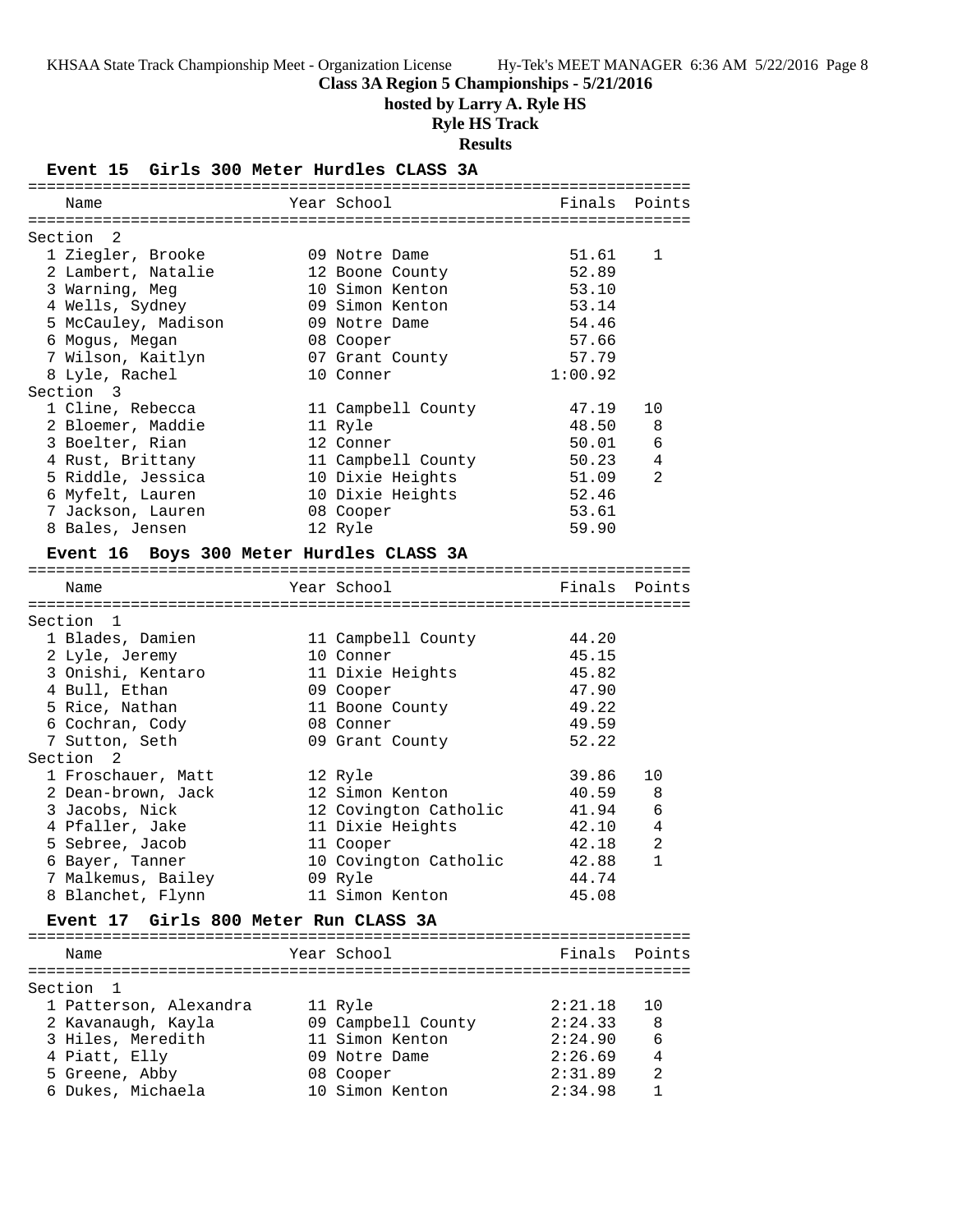**Class 3A Region 5 Championships - 5/21/2016**

**hosted by Larry A. Ryle HS**

#### **Ryle HS Track**

**Results**

#### **....Event 17 Girls 800 Meter Run CLASS 3A**

| 7 Shworles, Lorali  | 08 Dixie Heights   | 2:36.52 |
|---------------------|--------------------|---------|
| 8 Moqus, Erin       | 12 Cooper          | 2:38.26 |
| 9 Deters, Taylor    | 09 Conner          | 2:39.14 |
| 10 Howell, Molly    | 09 Grant County    | 2:39.96 |
| 11 Scaringi, Camryn | 11 Notre Dame      | 2:40.42 |
| 12 Meiser, Grace    | 09 Campbell County | 2:40.95 |
| 13 Berter, Olivia   | 11 Dixie Heights   | 2:44.91 |
| 14 Hadley, Christy  | 10 Ryle            | 2:46.01 |
| 15 Osburn, Kierdan  | 10 Boone County    | 3:01.20 |

#### **Event 18 Boys 800 Meter Run CLASS 3A**

======================================================================= Name The Year School The Finals Points ======================================================================= 1 Watson, Caleb 12 Cooper 2:03.44 10 2 Eten, Nick 10 Covington Catholic 2:04.46 8 3 Beneker, Robert 12 Boone County 2:04.84 6 4 Cook, Macean 11 Conner 2:05.53 4 5 Weis, Jacob 10 Cooper 2:05.71 2 6 Mcgrath, Shawn 11 Campbell County 2:08.31 1 7 Hart, Luke 11 Conner 2:09.20 8 Roth, Ryan 10 Ryle 2:09.72 9 Sanchez, Alex 09 Dixie Heights 2:09.77 10 Krebs, Jason 11 Covington Catholic 2:10.07 11 Kitchen, Harrison 10 Simon Kenton 2:12.53 12 Staley, Drake 09 Simon Kenton 2:16.26 13 Padgett, Evan 09 Dixie Heights 2:18.79 14 Gouge, Derek 11 Grant County 2:20.79 15 Johnson, Alex 10 Campbell County 2:28.27 **Event 19 Girls 200 Meter Dash CLASS 3A** =======================================================================  $\sim$  School

| Name               | Year School        | Finals  | Points         |
|--------------------|--------------------|---------|----------------|
| 1 Mckever, Damiari | 10 Boone County    | 30.61   |                |
| 2 Homer, Annie     | 11 Grant County    | 33.14   |                |
| Section 2          |                    |         |                |
| 1 Smith, Tyler     | 10 Dixie Heights   | 28.62   | 1              |
| 2 Canterna, Renee  | 11 Cooper          | 28.92   |                |
| 3 Orth, Emily      | 12 Campbell County | 29.19   |                |
| 4 Finnell, Maddy   | 11 Simon Kenton    | 29.70   |                |
| 5 Alvarado, Alison | 11 Dixie Heights   | 29.76   |                |
| 6 Fausz, Randi     | 09 Simon Kenton    | 29.79   |                |
| 7 Lawler, Grace    | 09 Notre Dame      | 29.90   |                |
| Section 3          |                    |         |                |
| 1 Mcgregor, Juliet | 09 Ryle            | 25.85   | 10             |
| 2 Henderson, Julia | 12 Cooper          | 26.05 8 |                |
| 3 Watts, Lauryn    | 11 Conner          | 27.18 6 |                |
| 4 Hite, Casey      | 11 Conner          | 27.59   | $\overline{4}$ |
| 5 Cline, Rebecca   | 11 Campbell County | 27.94   | 2              |
| 6 Smith, Briana    | 08 Ryle            | 28.64   |                |
| 7 Rousseau, Ivy    | 09 Boone County    | 31.47   |                |
|                    |                    |         |                |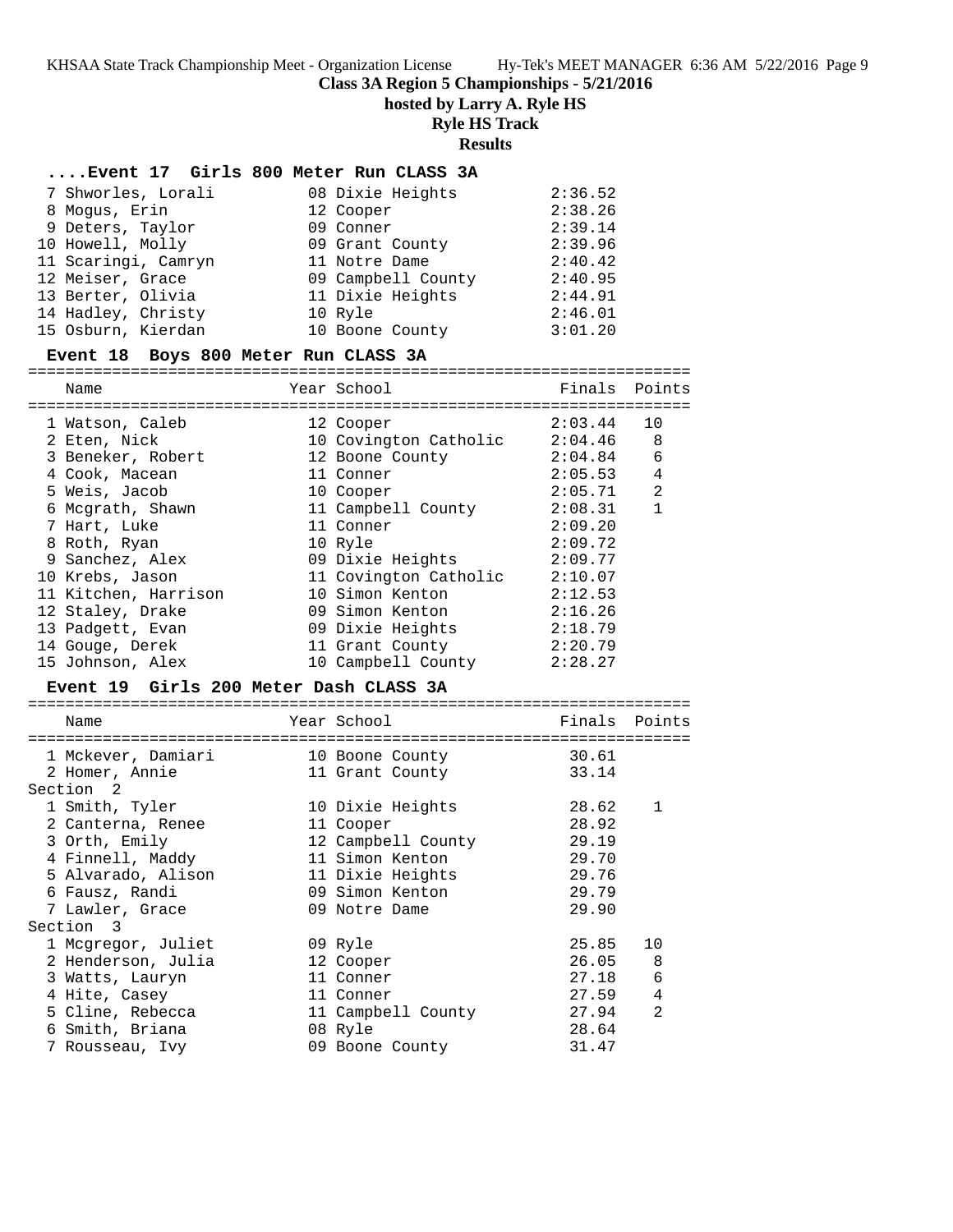### **Class 3A Region 5 Championships - 5/21/2016**

**hosted by Larry A. Ryle HS**

# **Ryle HS Track**

**Results**

| Event 20 Boys 200 Meter Dash CLASS 3A           |                       |                      |               |
|-------------------------------------------------|-----------------------|----------------------|---------------|
| Name                                            | Year School           | Finals               | Points        |
| Section 1                                       |                       |                      |               |
| 1 Tapp, Gunner                                  | 09 Simon Kenton       | 25.33                |               |
| 2 Whalen, Norman                                | 11 Grant County       | 26.19                |               |
| Section 2                                       |                       |                      |               |
| 1 Ryan, Noah                                    | 11 Covington Catholic | 23.94                |               |
| 2 Brown, Byron                                  | 10 Cooper             | 24.32                |               |
| 3 Oden, Russell                                 | 11 Conner             | 24.35                |               |
| 4 Ensminger, Tristan                            | 12 Grant County       | 24.55                |               |
| 5 Kersey, Brandon                               | 10 Campbell County    | 24.63                |               |
| 6 Butler, Jordon                                | 11 Simon Kenton       | 24.82                |               |
| 7 Best, Anthony                                 | 11 Covington Catholic | 25.00                |               |
| 8 Watkins, Jaylen                               | 10 Conner             | 25.18                |               |
| Section 3                                       |                       |                      |               |
| 1 Froschauer, Matt                              | 12 Ryle               | 22.69                | 10            |
| 2 Stacy, Austin                                 | 12 Dixie Heights      | 22.90                | 8             |
| 3 Douglas, Rondell                              | 11 Boone County       | 23.21                | 6             |
| 4 Barrett, Cameron                              | 11 Dixie Heights      | 23.33                | 4             |
| 5 Cahill, Corstin                               | 11 Boone County       | 23.56                | 2             |
| 6 Jackson, Jaden                                | 11 Cooper             | 23.66                | $\mathbf{1}$  |
| 7 Pilyer, Easton                                | 10 Ryle               | 23.74                |               |
| 8 Froelicher, Gunner                            | 12 Campbell County    | 23.81                |               |
| Event 21 Girls 3200 Meter Run CLASS 3A          |                       |                      |               |
| Name                                            | Year School           |                      | Finals Points |
|                                                 |                       |                      |               |
| Section 1                                       |                       |                      |               |
| 1 Delisio, Sophia                               | 09 Simon Kenton       | 11:34.05             | 10            |
| 2 Lachmann, Mckenzie                            | 11 Simon Kenton       | 11:44.41             | 8             |
| 3 Florimonte, Gracie                            | 09 Campbell County    | 12:01.58             | 6             |
| 4 Reagor, Sidney<br>5 Marker, Nicole            | 10 Campbell County    | 12:06.87             | 4<br>2        |
| 6 Gray, Mallory                                 | 09 Dixie Heights      | 12:39.85<br>12:47.12 | $\mathbf{1}$  |
| 7 Goff, Avery                                   | 08 Cooper<br>07 Ryle  | 12:56.07             |               |
| 8 Kleier, Natalie                               | 12 Notre Dame         | 12:57.45             |               |
| 9 Webster, Jenna                                | 07 Grant County       | 12:58.21             |               |
| 10 Cayze, Jenna                                 | 09 Notre Dame         | 13:15.11             |               |
| 11 Fong, Jordan                                 | 07 Ryle               | 13:49.15             |               |
| 12 Gutierrez, Dayana                            | 11 Dixie Heights      | 14:01.66             |               |
| Boys 3200 Meter Run CLASS 3A<br><b>Event 22</b> |                       |                      |               |
|                                                 |                       |                      |               |
| Name                                            | Year School           | Finals               | Points        |
| 1 Reed, Justin                                  | 12 Ryle               | 10:00.75             | 10            |
| 2 Hemsath, Zack                                 | 11 Covington Catholic | 10:05.81             | 8             |
| 3 Mastin, Kyle                                  | 10 Simon Kenton       | 10:12.71             | 6             |
| 4 Sonzogni, Arthur                              | 10 Cooper             | 10:15.08             | 4             |
| 5 Perry, Andrew                                 | 11 Dixie Heights      | 10:26.55             | 2             |
| 6 Akin, Will                                    | 10 Covington Catholic | 10:29.58             | $\mathbf{1}$  |
| 7 Ramirez, Oscar                                | 12 Ryle               | 10:36.62             |               |
| 8 Stidham, Tim                                  | 11 Cooper             | 10:40.70             |               |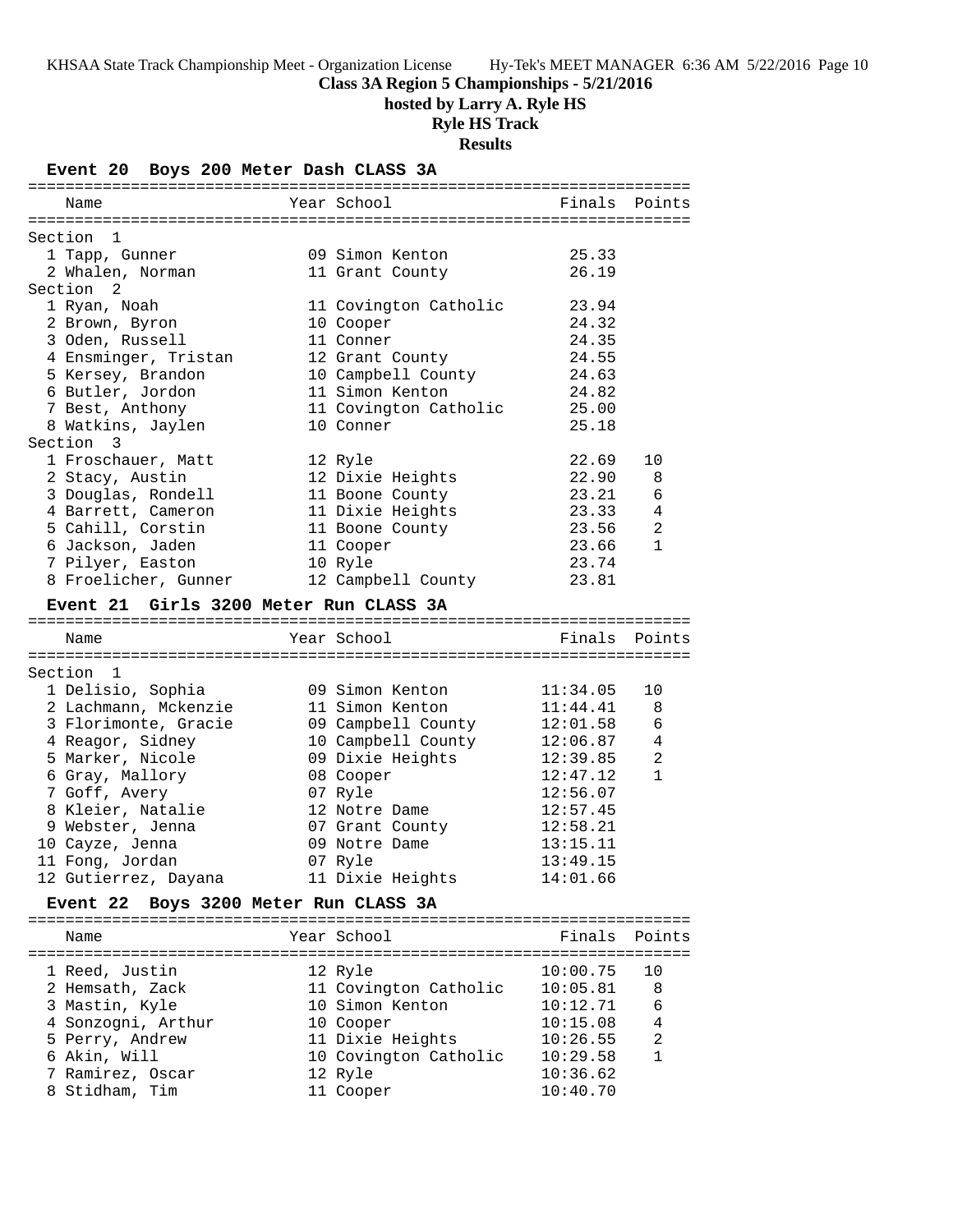**Class 3A Region 5 Championships - 5/21/2016**

**hosted by Larry A. Ryle HS**

**Ryle HS Track**

**Results**

#### **....Event 22 Boys 3200 Meter Run CLASS 3A**

| 9 Slone, Christian   | 10 Campbell County | 10:46.87 |
|----------------------|--------------------|----------|
| 10 Hanak, Will       | 08 Conner          | 10:57.90 |
| 11 Cook, Toby        | 08 Dixie Heights   | 11:18.59 |
| 12 Fairchild, Peyton | 08 Conner          | 11:19.33 |
| 13 Conroy, Colton    | 10 Campbell County | 11:30.30 |
| 14 Cernetisch, Owen  | 08 Boone County    | 11:35.70 |
| 15 Young, Easten     | 09 Simon Kenton    | 11:41.32 |

#### **Event 23 Girls 4x400 Meter Relay CLASS 3A**

======================================================================= School **Finals** Points **Points** ======================================================================= 1 Ryle 4:09.50 10 1) Smith, Briana 08 2) Patterson, Alexandra 11 3) Hadley, Christy 10 4) Mcgregor, Juliet 09 2 Cooper 4:12.79 8 1) McGrath, Anjali 07 2) Greene, Abby 08 3) Dragan, Ashley 12 4) Henderson, Julia 12 3 Notre Dame 4:13.82 6 1) Halverstadt, Hannah 10 2) Butler, Clare 09 3) Piatt, Elly 09 4) Nageleisen, Erika 10 4 Campbell County 4:15.35 4 1) Carrigan, Devan 09 2) Cline, Rebecca 11 3) Kavanaugh, Kayla 09 4) Rust, Brittany 11 5 Simon Kenton 4:24.43 2 1) Arlinghaus, Anja 10 2) Hiles, Meredith 11 3) Mc Clurg, Sydney 11 4) Dukes, Michaela 10 6 Dixie Heights 4:25.90 1 1) Orr, Cecelia 10 2) Arnett, Allison 07 3) Riddle, Jessica 10 4) Shworles, Lorali 08 7 Conner 4:34.11 1) Vonlehman, Emma 11  $\qquad \qquad$  2) Boelter, Rian 12 3) Steele, Emmalyn 08 4) Marlar, Trinity 09 8 Grant County  $4:34.75$  1) Byrne, Katrina 10 2) Dearing, Summer 10 3) Howell, Molly 09 4) Homer, Alecia 09 **Event 24 Boys 4x400 Meter Relay CLASS 3A** ======================================================================= School **Finals Points** ======================================================================= 1 Grant County 4:13.33 1) Vroljik, Jacob 11 2) Beavers, Cameron 11 3) Lee Wai, Hao 10 4) Brockman, Alex 09 Section 2 1 Cooper 3:30.24 10 1) Jackson, Tyson 12 2) Sebree, Jacob 11 3) Watson, Caleb 12 (a) 4) Jackson, Jaden 11 2 Covington Catholic 3:34.75 8 1) Tilford, Nick 11 2) Seibert, Patrick 10 3) Summe, Luke 09 4) Furnish, Connor 09

3 Ryle 3:35.19 6

- 1) Bateman, Mitchel 12 2) Golden, Charles 10
- 3) Patterson, Connor 09 4) Swinehart, Greg 12